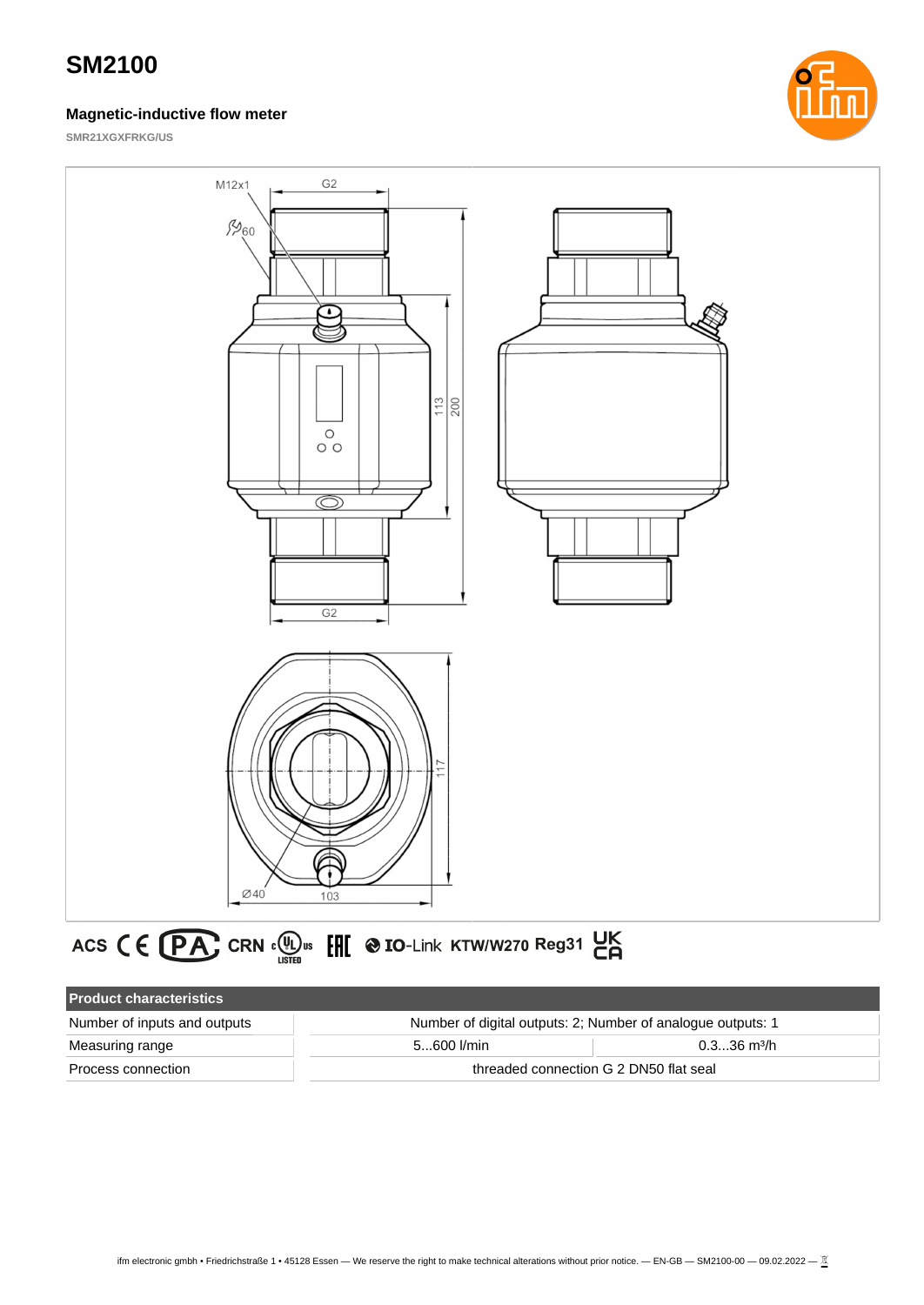### **Magnetic-inductive flow meter**



| <b>Application</b>                                 |                                                                                                                                                                                              |                                                                                            |  |
|----------------------------------------------------|----------------------------------------------------------------------------------------------------------------------------------------------------------------------------------------------|--------------------------------------------------------------------------------------------|--|
| Special feature                                    |                                                                                                                                                                                              | Gold-plated contacts                                                                       |  |
| Application                                        |                                                                                                                                                                                              | totaliser function; empty pipe detection; for industrial applications                      |  |
| Installation                                       |                                                                                                                                                                                              | connection to pipe by means of an adapter                                                  |  |
| Media                                              |                                                                                                                                                                                              | conductive liquids; water; hydrous media                                                   |  |
| Note on media                                      |                                                                                                                                                                                              | conductivity: $\geq 20 \mu$ S/cm                                                           |  |
|                                                    |                                                                                                                                                                                              | viscosity: < 70 mm <sup>2</sup> /s (40 °C)                                                 |  |
| Medium temperature                                 | [°C]                                                                                                                                                                                         | $-1070$                                                                                    |  |
| Pressure rating                                    | [bar]                                                                                                                                                                                        | 16                                                                                         |  |
| Pressure rating                                    | [Mpa]                                                                                                                                                                                        | 1.6                                                                                        |  |
| MAWP (for applications<br>according to CRN)        | [bar]                                                                                                                                                                                        | 16                                                                                         |  |
| <b>Electrical data</b>                             |                                                                                                                                                                                              |                                                                                            |  |
| Operating voltage                                  | $[{\sf V}]$                                                                                                                                                                                  | 1832 DC; (according to EN 50178 SELV/PELV)                                                 |  |
| Current consumption                                | [mA]                                                                                                                                                                                         | < 150                                                                                      |  |
| Protection class                                   |                                                                                                                                                                                              | III                                                                                        |  |
| Reverse polarity protection                        |                                                                                                                                                                                              | yes                                                                                        |  |
| Power-on delay time                                | [s]                                                                                                                                                                                          | 5                                                                                          |  |
| Inputs / outputs                                   |                                                                                                                                                                                              |                                                                                            |  |
| Number of inputs and outputs                       |                                                                                                                                                                                              | Number of digital outputs: 2; Number of analogue outputs: 1                                |  |
| <b>Inputs</b>                                      |                                                                                                                                                                                              |                                                                                            |  |
| Inputs                                             |                                                                                                                                                                                              | counter reset                                                                              |  |
| <b>Outputs</b>                                     |                                                                                                                                                                                              |                                                                                            |  |
| Total number of outputs                            |                                                                                                                                                                                              | $\overline{c}$                                                                             |  |
| Output signal                                      |                                                                                                                                                                                              | switching signal; analogue signal; pulse signal; frequency signal; IO-Link; (configurable) |  |
| Electrical design                                  |                                                                                                                                                                                              | PNP/NPN                                                                                    |  |
| Number of digital outputs                          |                                                                                                                                                                                              | 2                                                                                          |  |
| Output function                                    |                                                                                                                                                                                              | normally open / normally closed; (parameterisable)                                         |  |
| Max. voltage drop switching<br>output DC           | $[{\mathsf{V}}] % \centering \includegraphics[width=\textwidth]{images/Traj_25.png} % \caption{The figure shows the results of the estimators in the left and right.} \label{fig:Traj_25} %$ | 2                                                                                          |  |
| Permanent current rating of<br>switching output DC | [mA]                                                                                                                                                                                         | 250; (per output)                                                                          |  |
| Number of analogue outputs                         |                                                                                                                                                                                              | $\mathbf{1}$                                                                               |  |
| Analogue current output                            | [mA]                                                                                                                                                                                         | 420; (scalable)                                                                            |  |
| Max. load                                          | $[\Omega]$                                                                                                                                                                                   | 500                                                                                        |  |
| Analogue voltage output                            | $[{\sf V}]$                                                                                                                                                                                  | $010$ ; (scalable)                                                                         |  |
| Min. load resistance                               | $[\Omega]$                                                                                                                                                                                   | 2000                                                                                       |  |
| Pulse output                                       |                                                                                                                                                                                              | flow rate meter                                                                            |  |
| Short-circuit protection                           |                                                                                                                                                                                              | yes                                                                                        |  |
| Type of short-circuit<br>protection                |                                                                                                                                                                                              | pulsed                                                                                     |  |
| Overload protection                                |                                                                                                                                                                                              | yes                                                                                        |  |
| Frequency of the output                            | [Hz]                                                                                                                                                                                         | 0.110000                                                                                   |  |
|                                                    |                                                                                                                                                                                              |                                                                                            |  |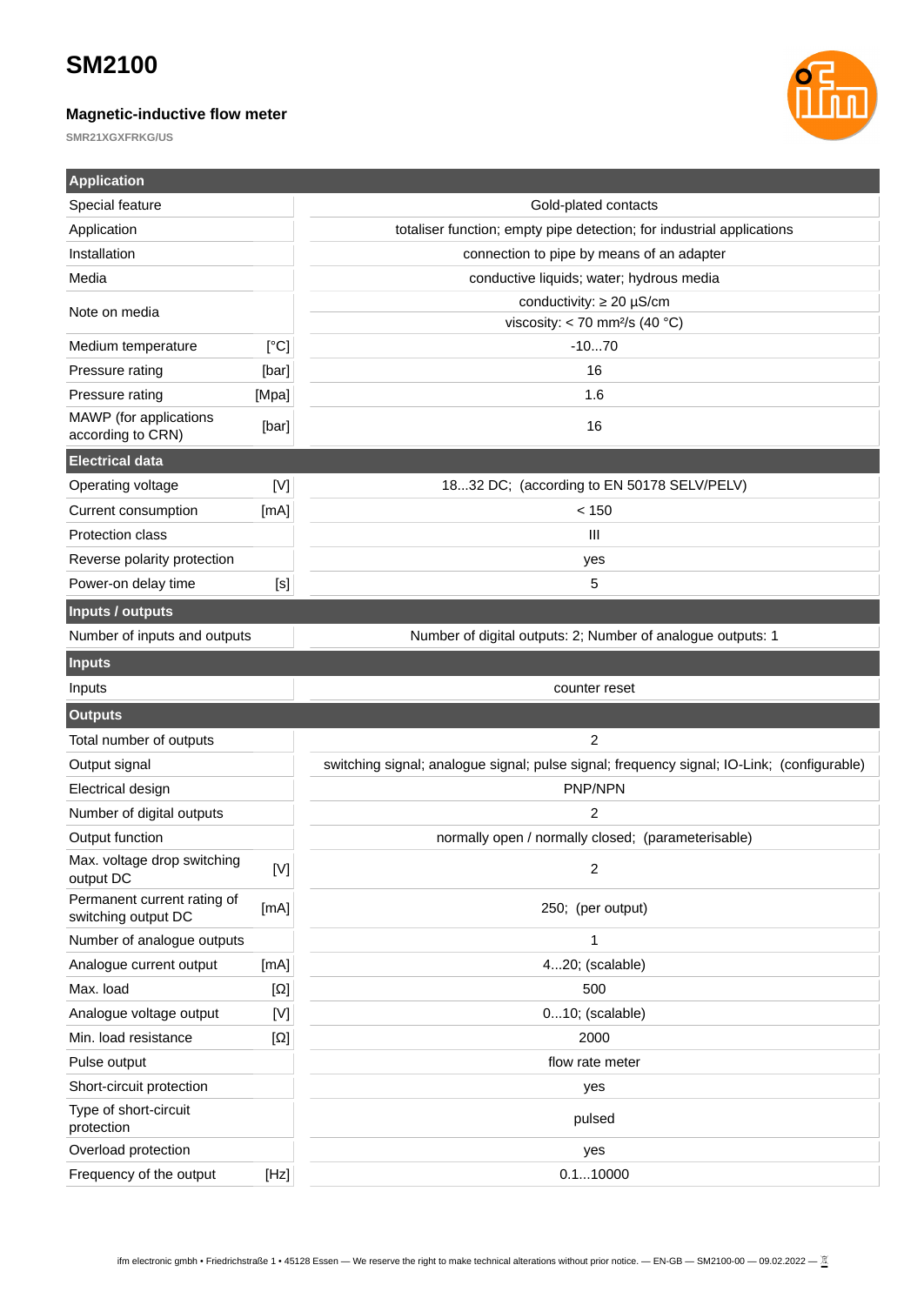### **Magnetic-inductive flow meter**



| <b>Measuring/setting range</b>          |                                                                                                                                                                                                                                                                                                                                                                                                                                                                                                                                                                                                                                                                                                                                                                                                                                                                                                                                                                                                                                                                                                                                                                        |                                                                                      |                                                                                                                                                                                       |
|-----------------------------------------|------------------------------------------------------------------------------------------------------------------------------------------------------------------------------------------------------------------------------------------------------------------------------------------------------------------------------------------------------------------------------------------------------------------------------------------------------------------------------------------------------------------------------------------------------------------------------------------------------------------------------------------------------------------------------------------------------------------------------------------------------------------------------------------------------------------------------------------------------------------------------------------------------------------------------------------------------------------------------------------------------------------------------------------------------------------------------------------------------------------------------------------------------------------------|--------------------------------------------------------------------------------------|---------------------------------------------------------------------------------------------------------------------------------------------------------------------------------------|
| Measuring range                         |                                                                                                                                                                                                                                                                                                                                                                                                                                                                                                                                                                                                                                                                                                                                                                                                                                                                                                                                                                                                                                                                                                                                                                        | 5600 l/min                                                                           | $0.336$ m <sup>3</sup> /h                                                                                                                                                             |
| Display range                           |                                                                                                                                                                                                                                                                                                                                                                                                                                                                                                                                                                                                                                                                                                                                                                                                                                                                                                                                                                                                                                                                                                                                                                        | -720720 l/min                                                                        | $-43.243.2$ m <sup>3</sup> /h                                                                                                                                                         |
| Resolution                              |                                                                                                                                                                                                                                                                                                                                                                                                                                                                                                                                                                                                                                                                                                                                                                                                                                                                                                                                                                                                                                                                                                                                                                        | $0.5$ I/min                                                                          | $0.02$ m $\frac{3}{h}$                                                                                                                                                                |
| Set point SP                            |                                                                                                                                                                                                                                                                                                                                                                                                                                                                                                                                                                                                                                                                                                                                                                                                                                                                                                                                                                                                                                                                                                                                                                        | 8600 l/min                                                                           | $0.536$ m <sup>3</sup> /h                                                                                                                                                             |
| Reset point rP                          |                                                                                                                                                                                                                                                                                                                                                                                                                                                                                                                                                                                                                                                                                                                                                                                                                                                                                                                                                                                                                                                                                                                                                                        | 5597 l/min                                                                           | $0.335.8$ m $3/h$                                                                                                                                                                     |
| Analogue start point ASP                |                                                                                                                                                                                                                                                                                                                                                                                                                                                                                                                                                                                                                                                                                                                                                                                                                                                                                                                                                                                                                                                                                                                                                                        | 0480 l/min                                                                           | $028.8$ m <sup>3</sup> /h                                                                                                                                                             |
| Analogue end point AEP                  |                                                                                                                                                                                                                                                                                                                                                                                                                                                                                                                                                                                                                                                                                                                                                                                                                                                                                                                                                                                                                                                                                                                                                                        | 120600 l/min                                                                         | 7.236 m <sup>3</sup> /h                                                                                                                                                               |
| Low flow cut-off LFC                    |                                                                                                                                                                                                                                                                                                                                                                                                                                                                                                                                                                                                                                                                                                                                                                                                                                                                                                                                                                                                                                                                                                                                                                        | $< 15$ I/min                                                                         | $< 0.9$ m $\frac{3}{h}$                                                                                                                                                               |
| In steps of                             |                                                                                                                                                                                                                                                                                                                                                                                                                                                                                                                                                                                                                                                                                                                                                                                                                                                                                                                                                                                                                                                                                                                                                                        | $0.5$ I/min                                                                          | $0.02$ m <sup>3</sup> /h                                                                                                                                                              |
| Measuring dynamics                      |                                                                                                                                                                                                                                                                                                                                                                                                                                                                                                                                                                                                                                                                                                                                                                                                                                                                                                                                                                                                                                                                                                                                                                        |                                                                                      | 1:120                                                                                                                                                                                 |
| Volumetric flow quantity monitoring     |                                                                                                                                                                                                                                                                                                                                                                                                                                                                                                                                                                                                                                                                                                                                                                                                                                                                                                                                                                                                                                                                                                                                                                        |                                                                                      |                                                                                                                                                                                       |
| Pulse value                             |                                                                                                                                                                                                                                                                                                                                                                                                                                                                                                                                                                                                                                                                                                                                                                                                                                                                                                                                                                                                                                                                                                                                                                        |                                                                                      | $0.0001600 \times 10^3$ m <sup>3</sup>                                                                                                                                                |
| In steps of                             |                                                                                                                                                                                                                                                                                                                                                                                                                                                                                                                                                                                                                                                                                                                                                                                                                                                                                                                                                                                                                                                                                                                                                                        | $0.0001$ m <sup>3</sup>                                                              |                                                                                                                                                                                       |
| Pulse length                            | $[S]$                                                                                                                                                                                                                                                                                                                                                                                                                                                                                                                                                                                                                                                                                                                                                                                                                                                                                                                                                                                                                                                                                                                                                                  | 0,0082                                                                               |                                                                                                                                                                                       |
| Temperature monitoring                  |                                                                                                                                                                                                                                                                                                                                                                                                                                                                                                                                                                                                                                                                                                                                                                                                                                                                                                                                                                                                                                                                                                                                                                        |                                                                                      |                                                                                                                                                                                       |
| Measuring range                         | [°C]                                                                                                                                                                                                                                                                                                                                                                                                                                                                                                                                                                                                                                                                                                                                                                                                                                                                                                                                                                                                                                                                                                                                                                   | $-2080$                                                                              |                                                                                                                                                                                       |
| Display range                           | [°C]                                                                                                                                                                                                                                                                                                                                                                                                                                                                                                                                                                                                                                                                                                                                                                                                                                                                                                                                                                                                                                                                                                                                                                   | $-40100$                                                                             |                                                                                                                                                                                       |
| Resolution                              | [°C]                                                                                                                                                                                                                                                                                                                                                                                                                                                                                                                                                                                                                                                                                                                                                                                                                                                                                                                                                                                                                                                                                                                                                                   | 0.2                                                                                  |                                                                                                                                                                                       |
| Set point SP                            | [°C]                                                                                                                                                                                                                                                                                                                                                                                                                                                                                                                                                                                                                                                                                                                                                                                                                                                                                                                                                                                                                                                                                                                                                                   | $-19.280$                                                                            |                                                                                                                                                                                       |
| Reset point rP                          | [°C]                                                                                                                                                                                                                                                                                                                                                                                                                                                                                                                                                                                                                                                                                                                                                                                                                                                                                                                                                                                                                                                                                                                                                                   | $-19.679.6$                                                                          |                                                                                                                                                                                       |
| Analogue start point                    | [°C]                                                                                                                                                                                                                                                                                                                                                                                                                                                                                                                                                                                                                                                                                                                                                                                                                                                                                                                                                                                                                                                                                                                                                                   | $-2060$                                                                              |                                                                                                                                                                                       |
| Analogue end point                      | [°C]                                                                                                                                                                                                                                                                                                                                                                                                                                                                                                                                                                                                                                                                                                                                                                                                                                                                                                                                                                                                                                                                                                                                                                   | 080                                                                                  |                                                                                                                                                                                       |
| In steps of                             | [°C]                                                                                                                                                                                                                                                                                                                                                                                                                                                                                                                                                                                                                                                                                                                                                                                                                                                                                                                                                                                                                                                                                                                                                                   | 0.2                                                                                  |                                                                                                                                                                                       |
| <b>Accuracy / deviations</b>            |                                                                                                                                                                                                                                                                                                                                                                                                                                                                                                                                                                                                                                                                                                                                                                                                                                                                                                                                                                                                                                                                                                                                                                        |                                                                                      |                                                                                                                                                                                       |
| Flow monitoring                         |                                                                                                                                                                                                                                                                                                                                                                                                                                                                                                                                                                                                                                                                                                                                                                                                                                                                                                                                                                                                                                                                                                                                                                        |                                                                                      |                                                                                                                                                                                       |
| Accuracy (in the measuring<br>range)    |                                                                                                                                                                                                                                                                                                                                                                                                                                                                                                                                                                                                                                                                                                                                                                                                                                                                                                                                                                                                                                                                                                                                                                        | $\pm$ (0,8 % MW + 0,5 % MEW)                                                         |                                                                                                                                                                                       |
| Repeatability                           |                                                                                                                                                                                                                                                                                                                                                                                                                                                                                                                                                                                                                                                                                                                                                                                                                                                                                                                                                                                                                                                                                                                                                                        | $± 0,2%$ MEW                                                                         |                                                                                                                                                                                       |
| Temperature monitoring                  |                                                                                                                                                                                                                                                                                                                                                                                                                                                                                                                                                                                                                                                                                                                                                                                                                                                                                                                                                                                                                                                                                                                                                                        |                                                                                      |                                                                                                                                                                                       |
| Temperature drift                       |                                                                                                                                                                                                                                                                                                                                                                                                                                                                                                                                                                                                                                                                                                                                                                                                                                                                                                                                                                                                                                                                                                                                                                        |                                                                                      | ± 0,0333 °C/K                                                                                                                                                                         |
| Accuracy                                | [K]                                                                                                                                                                                                                                                                                                                                                                                                                                                                                                                                                                                                                                                                                                                                                                                                                                                                                                                                                                                                                                                                                                                                                                    | $\pm$ 1 (bei 25 °C, Q > 15 l/min)                                                    |                                                                                                                                                                                       |
| <b>Response times</b>                   |                                                                                                                                                                                                                                                                                                                                                                                                                                                                                                                                                                                                                                                                                                                                                                                                                                                                                                                                                                                                                                                                                                                                                                        |                                                                                      |                                                                                                                                                                                       |
| Flow monitoring                         |                                                                                                                                                                                                                                                                                                                                                                                                                                                                                                                                                                                                                                                                                                                                                                                                                                                                                                                                                                                                                                                                                                                                                                        |                                                                                      |                                                                                                                                                                                       |
| Response time                           |                                                                                                                                                                                                                                                                                                                                                                                                                                                                                                                                                                                                                                                                                                                                                                                                                                                                                                                                                                                                                                                                                                                                                                        | $0.35;$ (dAP = 0)                                                                    |                                                                                                                                                                                       |
| Delay time programmable dS,<br>dr       | $[{\mathsf s}]$                                                                                                                                                                                                                                                                                                                                                                                                                                                                                                                                                                                                                                                                                                                                                                                                                                                                                                                                                                                                                                                                                                                                                        | 050                                                                                  |                                                                                                                                                                                       |
| Damping for the switching<br>output dAP | $[S]$                                                                                                                                                                                                                                                                                                                                                                                                                                                                                                                                                                                                                                                                                                                                                                                                                                                                                                                                                                                                                                                                                                                                                                  |                                                                                      | 05                                                                                                                                                                                    |
| Temperature monitoring                  |                                                                                                                                                                                                                                                                                                                                                                                                                                                                                                                                                                                                                                                                                                                                                                                                                                                                                                                                                                                                                                                                                                                                                                        |                                                                                      |                                                                                                                                                                                       |
| Dynamic response T05 / T09              | $\left[ \mathsf{S}\right] % \begin{center} \includegraphics[width=\linewidth]{imagesSupplemental_3.png} \end{center} % \vspace{-1em} \caption{The first two two two different values of the corresponding eigenvalues of the first two different values of the first two different values of the first two different values of the second two different values of the second two different values of the second two different values of the second two different values of the second two different values of the second two different values of the second two different values of the second two different values of the second two different values of the second two different values of the second two different values of the second two different values of the second two different values of the second two different values of the second two different values of the third two different values of the third two different values of the third two different values of the third two different values of the third two different values of the third two different values of the third two different values of the third two different values of the third$ | $TO9 = 3 (Q > 15$ l/min)                                                             |                                                                                                                                                                                       |
| Software / programming                  |                                                                                                                                                                                                                                                                                                                                                                                                                                                                                                                                                                                                                                                                                                                                                                                                                                                                                                                                                                                                                                                                                                                                                                        |                                                                                      |                                                                                                                                                                                       |
| Parameter setting options               |                                                                                                                                                                                                                                                                                                                                                                                                                                                                                                                                                                                                                                                                                                                                                                                                                                                                                                                                                                                                                                                                                                                                                                        | window; normally open / normally closed; switching logic; current/voltage/frequency/ | Flow monitoring; quantity meter; Preset counter; Temperature monitoring; hysteresis /<br>pulse output; start-up delay; display can be deactivated; Display unit; empty pipe detection |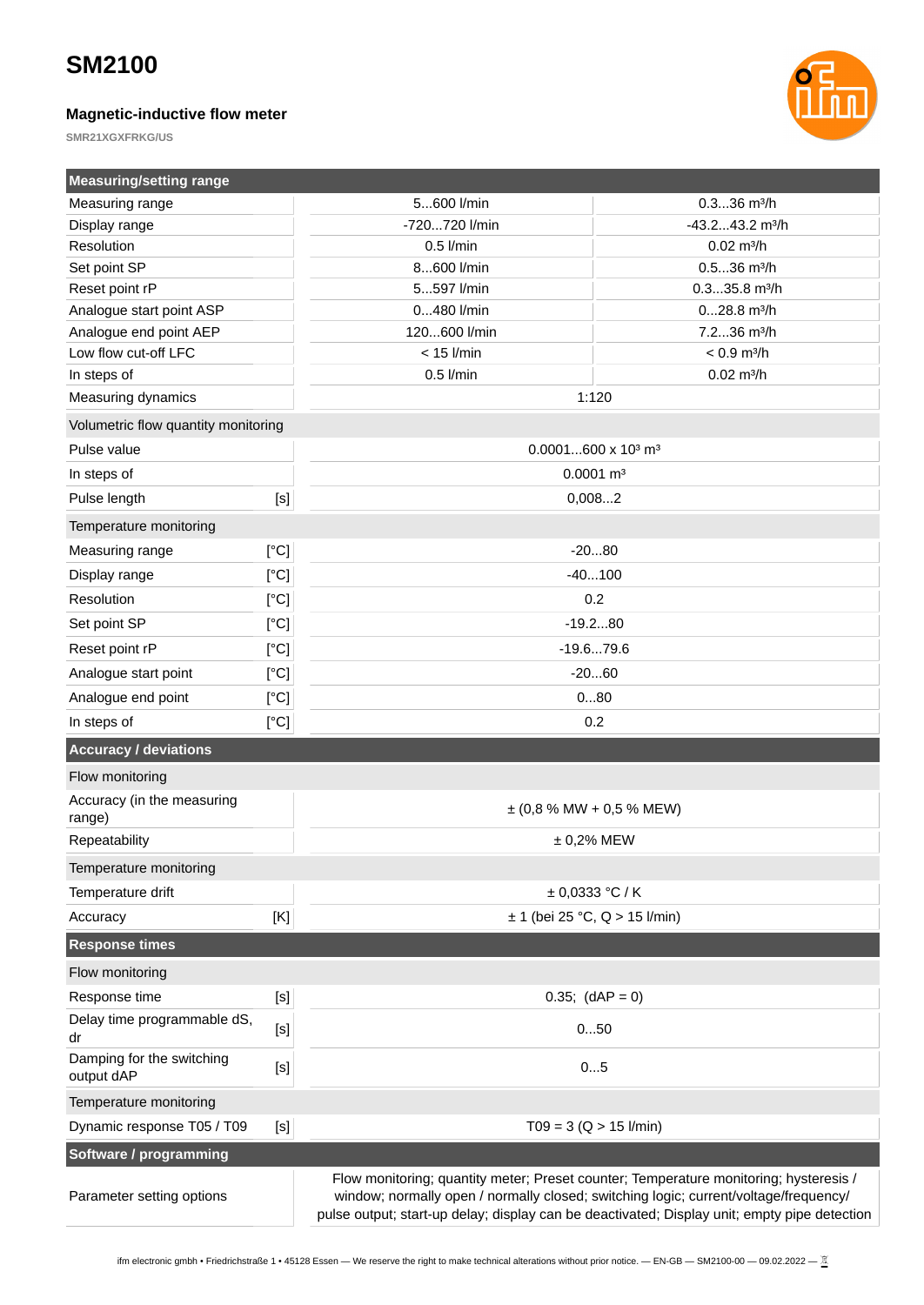### **Magnetic-inductive flow meter**



| <b>Interfaces</b>                        |                                        |                                                                                                                                     |
|------------------------------------------|----------------------------------------|-------------------------------------------------------------------------------------------------------------------------------------|
| Communication interface                  |                                        | IO-Link                                                                                                                             |
| Transmission type                        |                                        | COM2 (38,4 kBaud)                                                                                                                   |
| IO-Link revision                         |                                        | 1.1                                                                                                                                 |
| SDCI standard                            | IEC 61131-9 CDV                        |                                                                                                                                     |
| Profiles                                 |                                        | Smart Sensor: Process Data Variable; Device Identification                                                                          |
| SIO mode                                 |                                        | yes                                                                                                                                 |
| Required master port type                |                                        | A                                                                                                                                   |
| Process data analogue                    |                                        | 3                                                                                                                                   |
| Process data binary                      |                                        | 2                                                                                                                                   |
| Min. process cycle time<br>[ms]          |                                        | 5                                                                                                                                   |
| <b>Supported DeviceIDs</b>               | Type of operation                      | DeviceID                                                                                                                            |
|                                          | Default                                | 357                                                                                                                                 |
| <b>Operating conditions</b>              |                                        |                                                                                                                                     |
| Ambient temperature<br>[°C]              |                                        | $-1060$                                                                                                                             |
| [°C]<br>Storage temperature              |                                        | $-2580$                                                                                                                             |
| Protection                               |                                        | IP 65; IP 67                                                                                                                        |
| <b>Tests / approvals</b>                 |                                        |                                                                                                                                     |
| <b>EMC</b>                               | DIN EN 60947-5-9                       |                                                                                                                                     |
|                                          | model number                           | 004MI                                                                                                                               |
|                                          | accuracy class                         |                                                                                                                                     |
| CPA approval                             | maximum allowable error                | ± 1,5% FS                                                                                                                           |
|                                          | $Q$ (min)                              | $0,3 \text{ m}^3/h$                                                                                                                 |
|                                          | Q(t)                                   |                                                                                                                                     |
|                                          | $Q$ (max)                              | 36 m <sup>3</sup> /h                                                                                                                |
| Shock resistance<br>Vibration resistance | DIN EN 60068-2-27<br>DIN EN 60068-2-6  | 20 g (11 ms)<br>5 g (102000 Hz)                                                                                                     |
| <b>MTTF</b><br>[years]                   |                                        | 78                                                                                                                                  |
|                                          | UL Approval no.                        | 1008                                                                                                                                |
| UL approval                              | File number UL                         | F174189                                                                                                                             |
| Pressure Equipment Directive             |                                        | Sound engineering practice; can be used for group 2 fluids; group 1 fluids on request                                               |
| Mechanical data                          |                                        |                                                                                                                                     |
| Weight<br>[g]                            |                                        | 3163                                                                                                                                |
| Materials                                |                                        | stainless steel (1.4404 / 316L); stainless steel                                                                                    |
| Materials (wetted parts)                 |                                        | (1.4571/316Ti); PEI; FKM; PBT-GF20; TPE-U<br>stainless steel (1.4404 / 316L); stainless steel (1.4571/316Ti); PEEK; Centellen; EPDM |
| Process connection                       |                                        |                                                                                                                                     |
|                                          | threaded connection G 2 DN50 flat seal |                                                                                                                                     |
| <b>Displays / operating elements</b>     |                                        |                                                                                                                                     |
| <b>Display</b>                           | Display unit                           | 6 x LED, green (I/min, m <sup>3</sup> /h, l, m <sup>3</sup> , 10 <sup>3</sup> , °C)                                                 |
|                                          | switching status<br>measured values    | 2 x LED, yellow<br>alphanumeric display, 4-digit                                                                                    |
|                                          | programming                            | alphanumeric display, 4-digit                                                                                                       |
| <b>Accessories</b>                       |                                        |                                                                                                                                     |
|                                          |                                        | sealings: 2, Centellen                                                                                                              |
| Items supplied                           | Label                                  |                                                                                                                                     |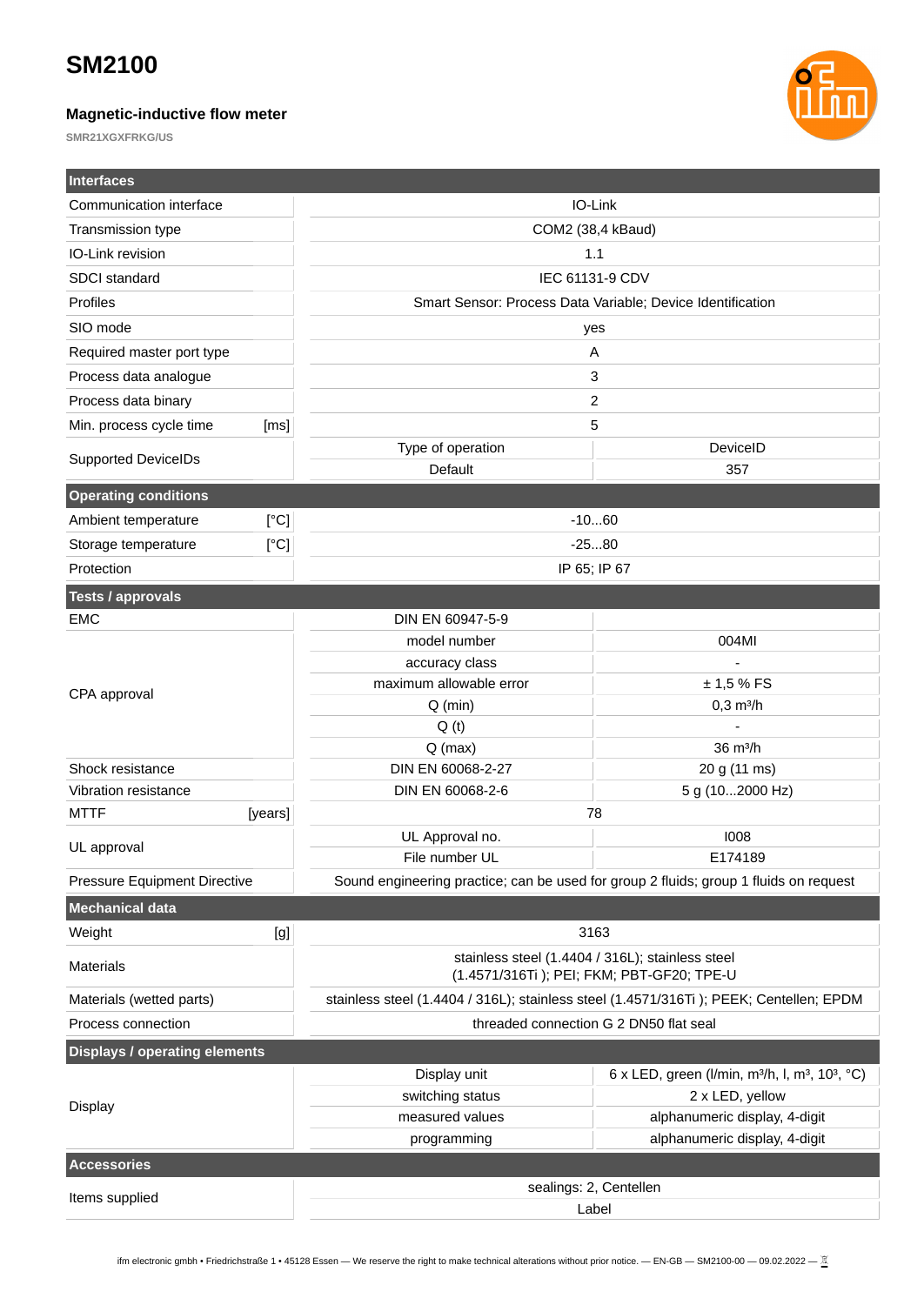### **Magnetic-inductive flow meter**



| <b>Remarks</b>                            |                                           |  |  |
|-------------------------------------------|-------------------------------------------|--|--|
| Remarks                                   | $MW = measured value$                     |  |  |
|                                           | $MEW = Find$ value of the measuring range |  |  |
| Pack quantity                             | 1 pcs.                                    |  |  |
| <b>Electrical connection</b>              |                                           |  |  |
| Connector: 1 x M12; Contacts: gold-plated |                                           |  |  |
|                                           |                                           |  |  |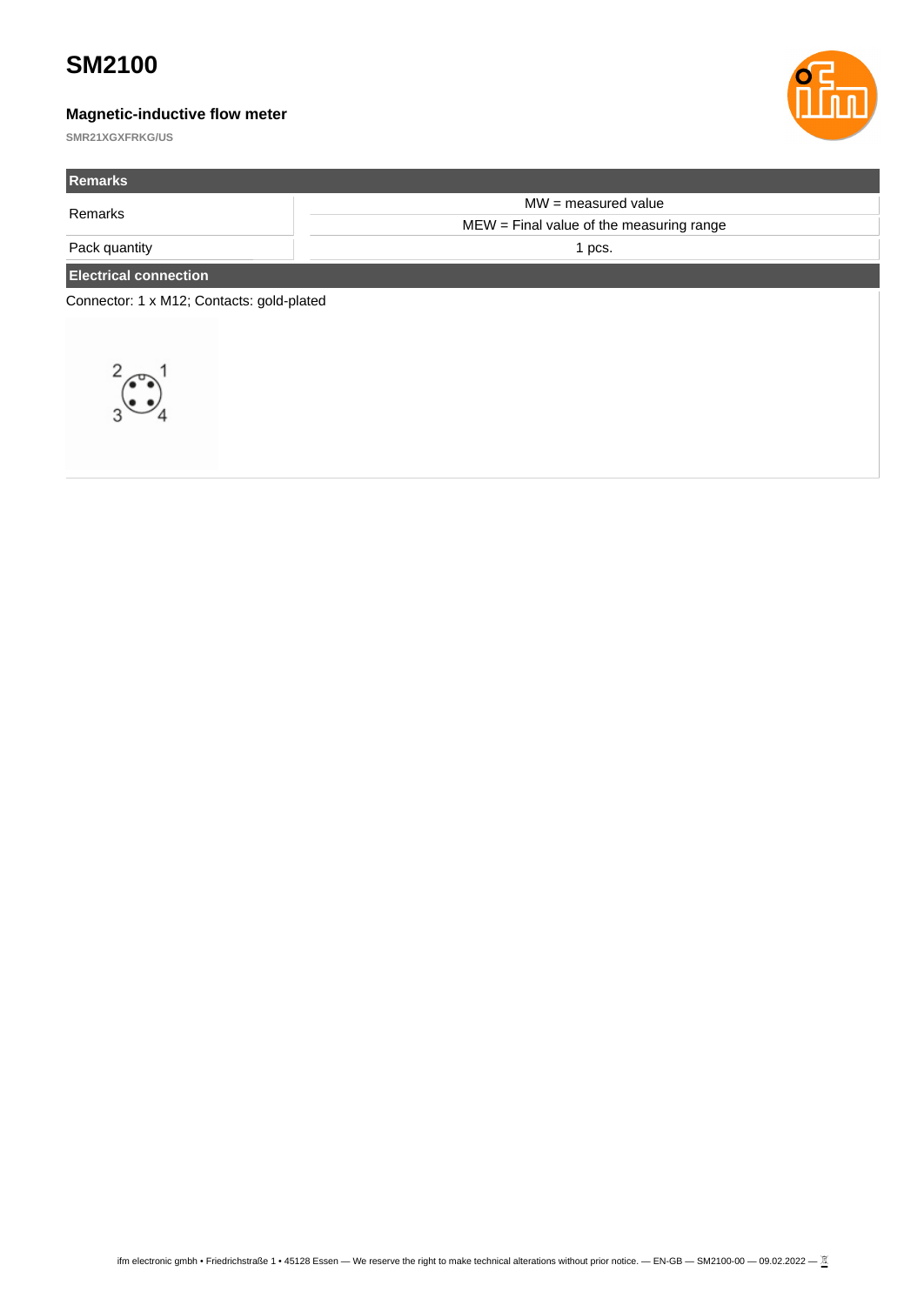#### **Magnetic-inductive flow meter**

**SMR21XGXFRKG/US**

#### **Connection**





|                    | colours to DIN EN 60947-5-2                          |
|--------------------|------------------------------------------------------|
| OUT <sub>1</sub> : | switching output empty pipe detection                |
|                    | switching output volumetric flow quantity monitoring |
|                    | frequency output volumetric flow quantity monitoring |
|                    | Pulse output quantity meter                          |
|                    | signal output Preset counter                         |
|                    | IO-Link                                              |
| OUT <sub>2</sub> : | switching output empty pipe detection                |
|                    | switching output volumetric flow quantity monitoring |
|                    | switching output Temperature monitoring              |
|                    | analogue output volumetric flow quantity monitoring  |
|                    | analogue output Temperature monitoring               |
|                    | input counter reset                                  |
|                    | Core colours :                                       |
| $BK =$             | black                                                |
| $BN =$             | brown                                                |
| $BU =$             | blue                                                 |
| $WH =$             | white                                                |
|                    |                                                      |